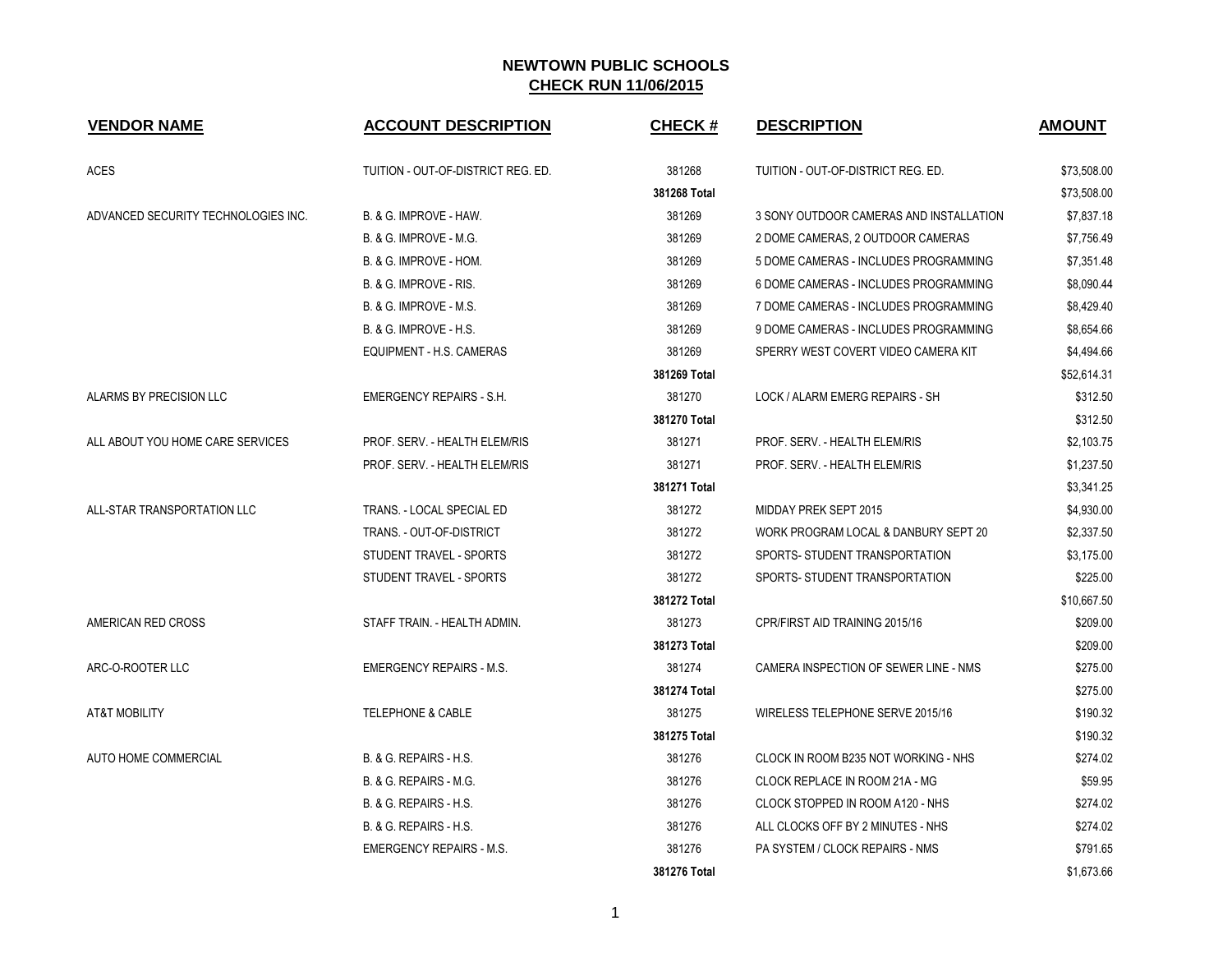| <b>VENDOR NAME</b>               | <b>ACCOUNT DESCRIPTION</b>          | <b>CHECK#</b> | <b>DESCRIPTION</b>                              | <b>AMOUNT</b> |
|----------------------------------|-------------------------------------|---------------|-------------------------------------------------|---------------|
| AUTOMATED BUILDING SYSTEMS, INC. | B. & G. REPAIRS - H.S.              | 381277        | REPLACE SENSOR FOR HEATER TEMP - NHS            | \$1,041.90    |
|                                  |                                     | 381277 Total  |                                                 | \$1,041.90    |
| <b>BAGEL DELIGHT</b>             | INSTR. SUPPLIES - CLASSROOM         | 381278        | <b>FACULTY MEETING</b>                          | \$249.95      |
|                                  | OFF. SUPPLIES - ADMIN.              | 381278        | Prof. development refreshments for Election Day | \$134.95      |
|                                  |                                     | 381278 Total  |                                                 | \$384.90      |
| BEHAVIOR ANALYSTE INC.           | <b>INSTR. SUPPLIES - PSYCH.</b>     | 381279        | AFLS-GBHCS GUIDE AND BASIC LIVING,              | \$289.90      |
|                                  | INSTR. SUPPLIES - PSYCH.            | 381279        | AFLS SCHOOL PROTOCOLS                           | \$189.85      |
|                                  | INSTR. SUPPLIES - PSYCH.            | 381279        | <b>SHIPPING</b>                                 | \$40.00       |
|                                  |                                     | 381279 Total  |                                                 | \$519.75      |
| RONALD J. BIENKOWSKI             | STAFF TRAVEL - BUS. SERV.           | 381280        | NOV 2015 MONTHLY EXPENSE & TRAVEL               | \$300.00      |
|                                  |                                     | 381280 Total  |                                                 | \$300.00      |
| <b>BIO RAD LABORATORIES</b>      | INSTR. SUPPLIES - SCIENCE           | 381281        | SEE ATTACHED LIST                               | \$782.08      |
|                                  |                                     | 381281 Total  |                                                 | \$782.08      |
| <b>MARLENE BUCCI</b>             | STAFF TRAVEL - SP. ED. PREK-8       | 381282        | <b>CPI TRAVEL &amp; PARKING</b>                 | \$245.40      |
|                                  |                                     | 381282 Total  |                                                 | \$245.40      |
| <b>BUG BUSTER INC.</b>           | <b>B&amp;G CONTRACTED SERV.</b>     | 381283        | MONTHLY PEST CONTROL - ALL SCH. (2015-2016)     | \$100.00      |
|                                  | <b>B&amp;G CONTRACTED SERV.</b>     | 381283        | MONTHLY PEST CONTROL - ALL SCH. (2015-2016)     | \$79.44       |
|                                  | <b>B&amp;G CONTRACTED SERV.</b>     | 381283        | MONTHLY PEST CONTROL - ALL SCH. (2015-2016)     | \$80.81       |
|                                  | <b>B&amp;G CONTRACTED SERV.</b>     | 381283        | MONTHLY PEST CONTROL - ALL SCH. (2015-2016)     | \$80.81       |
|                                  | <b>B&amp;G CONTRACTED SERV.</b>     | 381283        | MONTHLY PEST CONTROL - ALL SCH. (2015-2016)     | \$79.44       |
|                                  | <b>B&amp;G CONTRACTED SERV.</b>     | 381283        | MONTHLY PEST CONTROL - ALL SCH. (2015-2016)     | \$81.71       |
|                                  | <b>B&amp;G CONTRACTED SERV.</b>     | 381283        | MONTHLY PEST CONTROL - ALL SCH. (2015-2016)     | \$81.71       |
|                                  | <b>B&amp;G CONTRACTED SERV.</b>     | 381283        | MONTHLY PEST CONTROL - ALL SCH. (2015-2016)     | \$87.99       |
|                                  |                                     | 381283 Total  |                                                 | \$671.91      |
| SABRINA BYRNE                    | STAFF TRAVEL - CLASSROOM            | 381284        | TRAVEL OCT 2015                                 | \$32.20       |
|                                  |                                     | 381284 Total  |                                                 | \$32.20       |
| <b>STEPHEN CARLSON</b>           | <b>B&amp;G SUPPLIES - CUSTODIAL</b> | 381285        | SHOES (60068)                                   | \$100.00      |
|                                  |                                     | 381285 Total  |                                                 | \$100.00      |
| CBS LLC                          | <b>SUPPLIES - LIBRARY</b>           | 381286        | NEC projector lamp VT85LP for 3RC, room 9       | \$199.00      |
|                                  |                                     | 381286 Total  |                                                 | \$199.00      |
| <b>CES</b>                       | STAFF TRAIN. - PUPIL SERV.          | 381287        | <b>WORKSHOP FOR PPTS</b>                        | \$65.00       |
|                                  |                                     | 381287 Total  |                                                 | \$65.00       |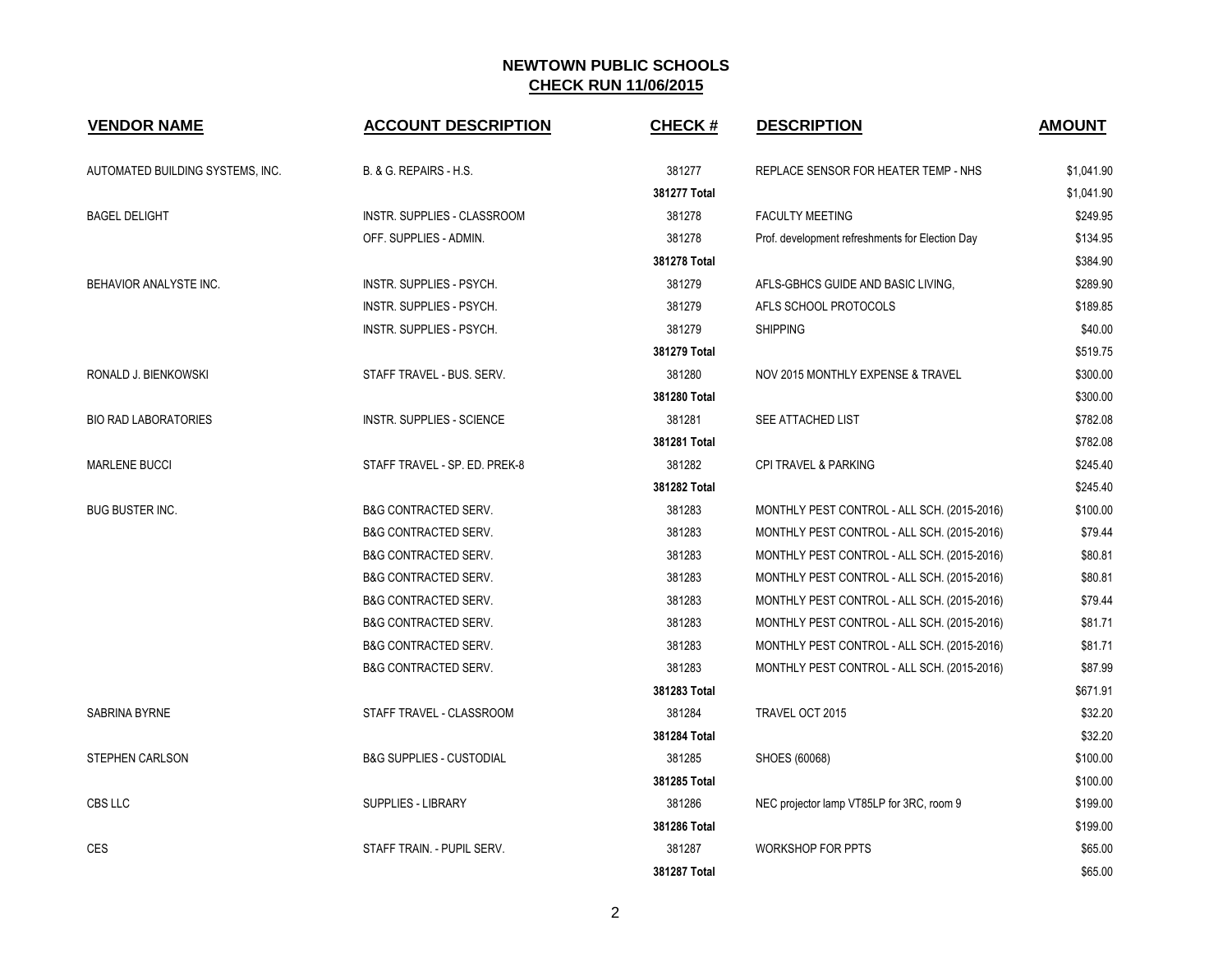| <b>VENDOR NAME</b>                   | <b>ACCOUNT DESCRIPTION</b>       | <b>CHECK#</b> | <b>DESCRIPTION</b>                                 | <b>AMOUNT</b> |
|--------------------------------------|----------------------------------|---------------|----------------------------------------------------|---------------|
| CHAINSAWS UNLIMITED, INC.            | REPAIRS - CUSTODIAL              | 381288        | SNOW BLOWER REPAIR PARTS                           | \$525.30      |
|                                      |                                  | 381288 Total  |                                                    | \$525.30      |
| CHARTWELLS (BOE)                     | INSTR. SUPPLIES - CLASSROOM      | 381289        | PRINCIPAL MEETING AND ADVISORY MEETING             | \$855.00      |
|                                      | INSTR. SUPPLIES - CLASSROOM      | 381289        | NEASC-MEETING                                      | \$64.40       |
|                                      | INSTR. SUPPLIES - CLASSROOM      | 381289        | ADVISORY MEETING                                   | \$162.50      |
|                                      | INSTR. SUPPLIES - CLASSROOM      | 381289        | <b>FACULTY MEETING</b>                             | \$1,565.00    |
|                                      |                                  | 381289 Total  |                                                    | \$2,646.90    |
| CMRS-POC                             | POSTAGE - GUIDANCE               | 381290        | POSTAGE                                            | \$3,000.00    |
|                                      |                                  | 381290 Total  |                                                    | \$3,000.00    |
| COACH TOURS LTD                      | STUDENT TRAVEL - MUSIC           | 381291        | <b>BAND TO METLIFE STADIUM</b>                     | \$4,752.00    |
|                                      |                                  | 381291 Total  |                                                    | \$4,752.00    |
| COMPANDSAVE                          | INSTR. SUPPLIES - ENGLISH        | 381292        | combo pack of 4 black toner cartridge CE505A       | \$104.37      |
|                                      | <b>INSTR. SUPPLIES - ENGLISH</b> | 381292        | Set of 4 Pack CF280X(HP80X) black high yield laser | \$100.76      |
|                                      | <b>INSTR. SUPPLIES - SCIENCE</b> | 381292        | 1 COMBO PACK OF 10 BLACK LASER CARTRIDGES          | \$232.11      |
|                                      |                                  | 381292 Total  |                                                    | \$437.24      |
| <b>JENNA CONNORS</b>                 | MEMBERSHIPS - CLASSROOM          | 381293        | <b>NCTM MEMBERSHIP</b>                             | \$90.00       |
|                                      |                                  | 381293 Total  |                                                    | \$90.00       |
| CPI (CRISIS PREVENTION INTERVENTION) | MEMBERSHIPS - PUPIL SERV.        | 381294        | <b>RENEWAL</b>                                     | \$150.00      |
|                                      |                                  | 381294 Total  |                                                    | \$150.00      |
| <b>CTAHPERD</b>                      | MEMBERSHIPS - P.E.               | 381295        | MEMBERSHIP FOR PE CONFERENCE                       | \$440.00      |
|                                      |                                  | 381295 Total  |                                                    | \$440.00      |
| DCS PROMOTIONS LLC                   | CONTRACTED SERV. - SPORTS        | 381296        | Replacement Basketball Uniforms                    | \$2,807.00    |
|                                      |                                  | 381296 Total  |                                                    | \$2,807.00    |
| NATHALIE DE BRANTES                  | INSTR. SUPPLIES - CLASSROOM      | 381297        | STAFF MEETING EXPENSE                              | \$85.08       |
|                                      |                                  | 381297 Total  |                                                    | \$85.08       |
| DELL MARKETING L.P.                  | OFF. SUPPLIES - ADMIN.           | 381298        | Dell 4-pk Black, Cyan/Magenta/Yellow toner         | \$899.61      |
|                                      | INSTR. SUPPLIES - SP. ED. PREK-8 | 381298        | OPEN PO FOR SUPPLIES                               | \$112.09      |
|                                      |                                  | 381298 Total  |                                                    | \$1,011.70    |
| AMY DUMOCH, M.A. CCC-SLP             | CONTRACTED SERV. - SP/HEAR.      | 381299        | CONTRACTED SERV. - SP/HEAR.                        | \$1,540.00    |
|                                      |                                  | 381299 Total  |                                                    | \$1,540.00    |
| EAGLETON SCHOOL INC.                 | TUITION - OUT-OF-DISTRICT        | 381300        | TUITION - OUT-OF-DISTRICT                          | \$8,198.80    |
|                                      |                                  | 381300 Total  |                                                    | \$8,198.80    |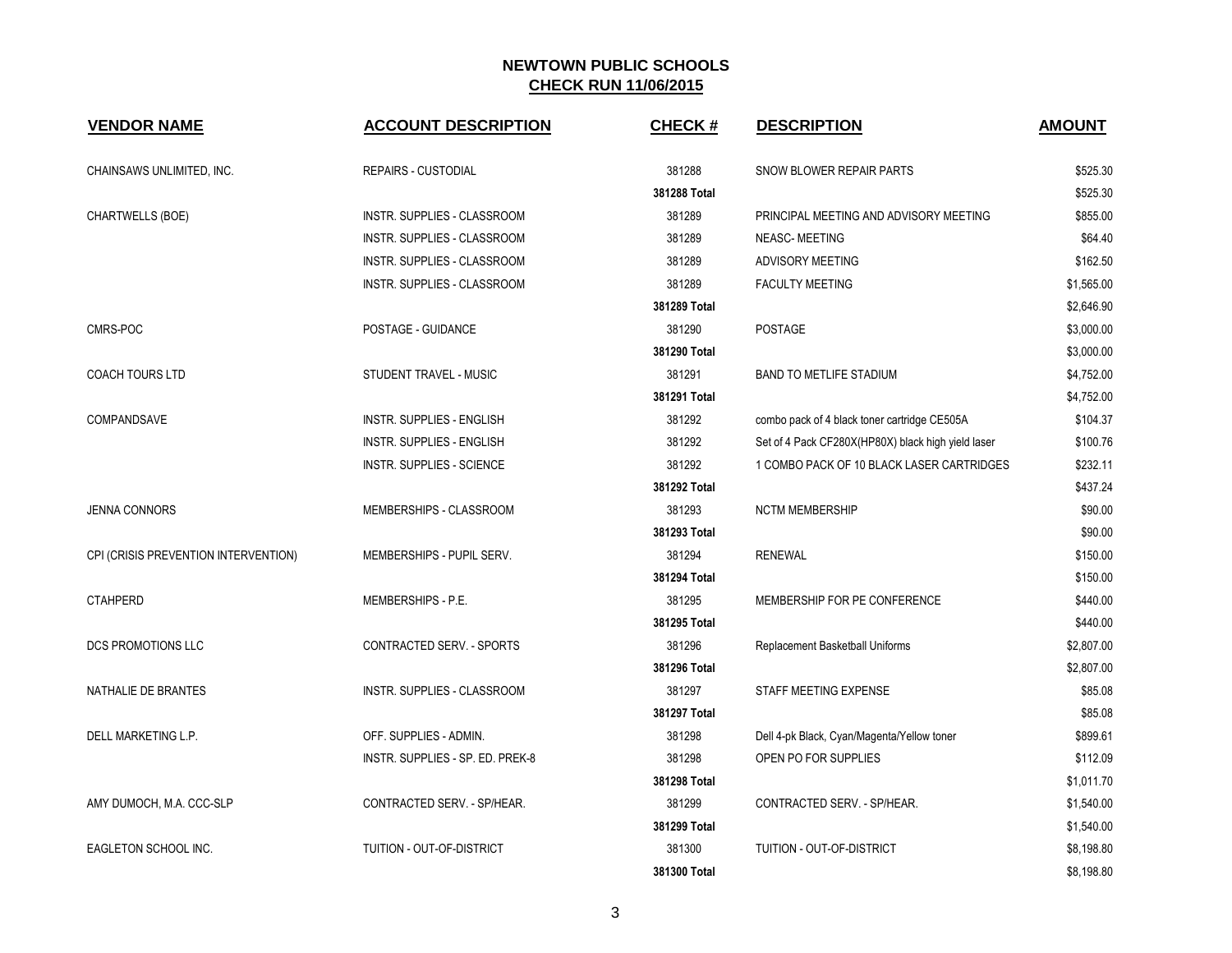| <b>VENDOR NAME</b>                       | <b>ACCOUNT DESCRIPTION</b>              | <b>CHECK#</b> | <b>DESCRIPTION</b>                              | <b>AMOUNT</b> |
|------------------------------------------|-----------------------------------------|---------------|-------------------------------------------------|---------------|
| EDUCATION CONNECTION                     | TRANS. - OUT-OF-DISTRICT                | 381301        | TRANS. - OUT-OF-DISTRICT                        | \$1,128.00    |
|                                          | BEHAVIORAL THERAP. - SP. ED. PREK-8     | 381301        | BEHAVIORAL THERAP. - SP. ED. PREK-8             | \$1,513.41    |
|                                          | PROF. SERV. - PSYCH/MED. EVAL.          | 381301        | PROF. SERV. - PSYCH/MED. EVAL.                  | \$1,090.40    |
|                                          |                                         | 381301 Total  |                                                 | \$3,731.81    |
| <b>EVERSOURCE</b>                        | ELECTRICITY - H.                        | 381302        | ELEC 51084633023 30188.9 KWH                    | \$5,865.71    |
|                                          | ELECTRICITY - S.H.                      | 381302        | ELEC 51934736059 67800. KWH                     | \$10,124.52   |
|                                          | ELECTRICITY - S.H.                      | 381302        | ELEC 51922733035 96.80 KWH                      | \$33.70       |
|                                          | ELECTRICITY - M.G.                      | 381302        | ELEC 51171733009 26880. KWH                     | \$4,597.68    |
|                                          | ELECTRICITY - HOM.                      | 381302        | ELEC 51844633024 44928. KWH                     | \$8,271.32    |
|                                          | ELECTRICITY - RIS.                      | 381302        | ELEC 51324453075 144,621. KWH                   | \$24,449.56   |
|                                          | ELECTRICITY - M.S.                      | 381302        | ELEC 51658443072 58,536. KWH                    | \$9,467.66    |
|                                          | ELECTRICITY - H.S.                      | 381302        | ELEC 51318375011 303 KWH                        | \$127.67      |
|                                          | ELECTRICITY - H.S.                      | 381302        | ELEC 51223253097 20. KWH                        | \$46.37       |
|                                          | ELECTRICITY - H.S.                      | 381302        | ELEC 51356633040 286. KWH                       | \$194.33      |
|                                          | ELECTRICITY - H.S.                      | 381302        | ELEC 51418253076 415,440 KWH                    | \$67,491.81   |
|                                          |                                         | 381302 Total  |                                                 | \$130,670.33  |
| <b>EVERSOURCE</b>                        | <b>PROPANE &amp; NATURAL GAS - RIS.</b> | 381303        | GAS 57526160064 258. CCF                        | \$261.81      |
|                                          | PROPANE & NATURAL GAS - M.S.            | 381303        | GAS 57201350022 328. CCF                        | \$314.60      |
|                                          | PROPANE & NATURAL GAS - H.S.            | 381303        | GAS 57379855042 390 CCF                         | \$410.36      |
|                                          |                                         | 381303 Total  |                                                 | \$986.77      |
| ANDREW A. FEINSTEIN, ATTORNEY AT LAW, LL | TUITION - OUT-OF-DISTRICT               | 381304        | TUITION - OUT-OF-DISTRICT                       | \$25,000.00   |
|                                          |                                         | 381304 Total  |                                                 | \$25,000.00   |
| <b>JEFFREY FELL</b>                      | <b>B&amp;G SUPPLIES - CUSTODIAL</b>     | 381305        | SHOES (60068)                                   | \$100.00      |
|                                          |                                         | 381305 Total  |                                                 | \$100.00      |
| FOLLETT SCHOOL SOLUTIONS INC.            | <b>SUPPLIES - LIBRARY</b>               | 381306        | Barcodes. Please see attached. NO SHIPPING.     | \$73.96       |
|                                          |                                         | 381306 Total  |                                                 | \$73.96       |
| FOLLETT SCHOOL SOLUTIONS INC.            | <b>SUPPLIES - LIBRARY</b>               | 381307        | Book Order#8481556 per attached. Free Shipping. | \$453.74      |
|                                          |                                         | 381307 Total  |                                                 | \$453.74      |
| THE FOUNDATION SCHOOL                    | TUITION - OUT-OF-DISTRICT               | 381308        | TUITION - OUT-OF-DISTRICT                       | \$24,917.00   |
|                                          |                                         | 381308 Total  |                                                 | \$24,917.00   |
| <b>GARY FRANKLIN</b>                     | INSTR. SUPPLIES - SOC. STUDIES          | 381309        | <b>BAGELS SS &amp; ENGLISH STAFF</b>            | \$49.50       |
|                                          |                                         | 381309 Total  |                                                 | \$49.50       |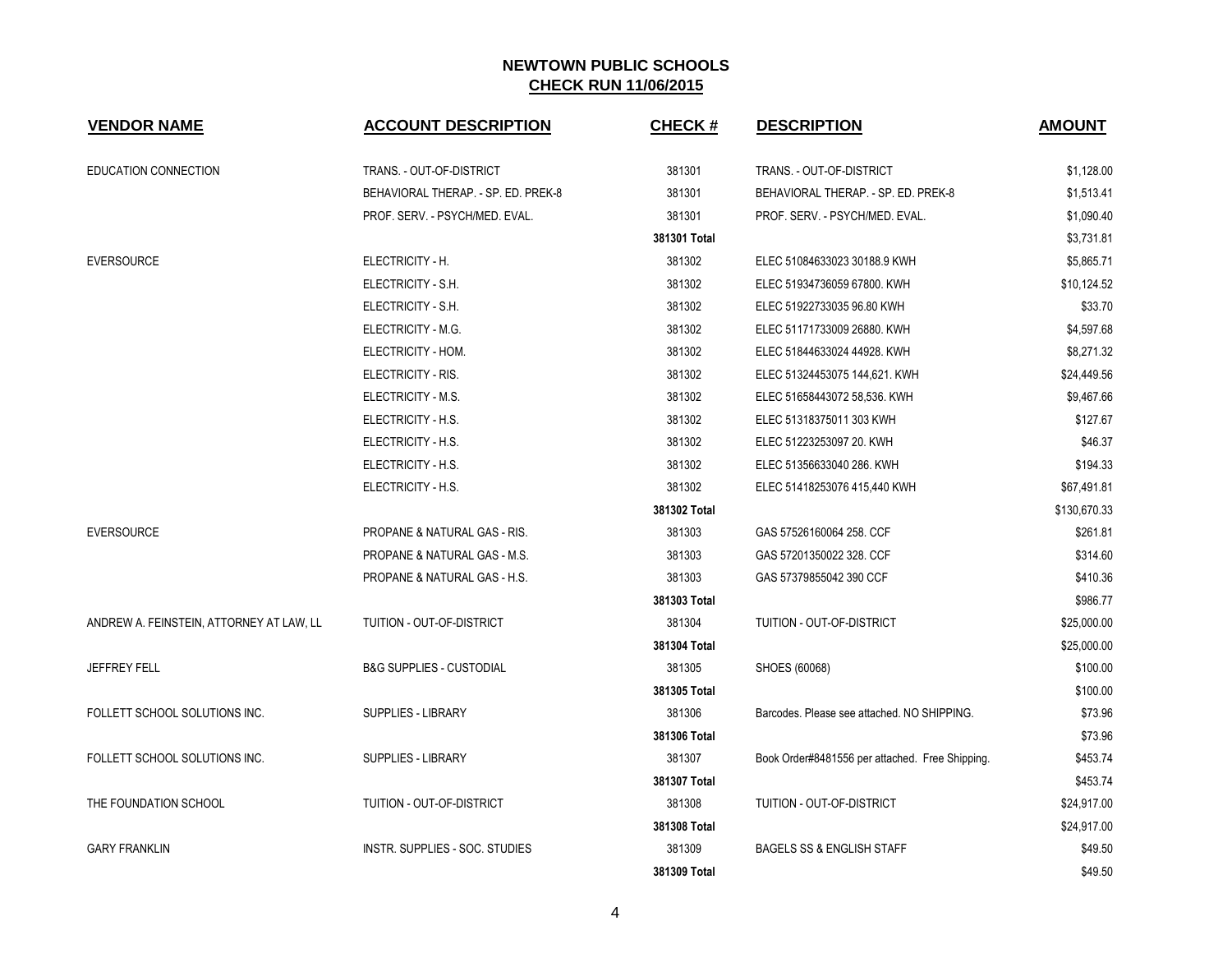| <b>VENDOR NAME</b>       | <b>ACCOUNT DESCRIPTION</b>          | <b>CHECK#</b> | <b>DESCRIPTION</b>                                    | <b>AMOUNT</b> |
|--------------------------|-------------------------------------|---------------|-------------------------------------------------------|---------------|
| <b>BARBARA GASPARINE</b> | OFF. SUPPLIES - ADMIN.              | 381310        | PROF. INSTR. ROUNDS                                   | \$161.30      |
|                          |                                     | 381310 Total  |                                                       | \$161.30      |
| GOVCONNECTION, INC.      | INSTR. SUPPLIES - CLASSROOM         | 381311        | Printer Cartridges, see attached quote #23961265.01   | \$71.35       |
|                          |                                     | 381311 Total  |                                                       | \$71.35       |
| <b>GRAINGER</b>          | B. & G. REPAIRS - H.S.              | 381312        | VARIOUS TYPES OF SCREWS - MAINT SUPPLIES              | \$7.97        |
|                          | B. & G. REPAIRS - H.S.              | 381312        | VARIOUS TYPES OF SCREWS - MAINT SUPPLIES              | \$5.71        |
|                          | <b>B&amp;G SUPPLIES - MAINT.</b>    | 381312        | INSPECTION CAMERA - MAINT SUPPLIES                    | \$339.08      |
|                          |                                     | 381312 Total  |                                                       | \$352.76      |
| <b>HEINEMANN</b>         | INSTR. SUPPLIES - READING           | 381313        | Writing Pathways ISBN 978-0-325-05730-9/0-325-05730-3 | \$47.00       |
|                          | <b>INSTR. SUPPLIES - READING</b>    | 381313        | Units of study for teaching reading, grade 5          | \$299.00      |
|                          | <b>INSTR. SUPPLIES - READING</b>    | 381313        | Estimated shipping 10%                                | \$34.60       |
|                          |                                     | 381313 Total  |                                                       | \$380.60      |
| HEWLETT-PACKARD COMPANY  | EQUIPMENT - INFO. TECH.             | 381314        | HP Chrome Books 14 G3 2 GB and 16                     | \$34,970.00   |
|                          | EQUIPMENT - INFO. TECH.             | 381314        | <b>Education Google User License</b>                  | \$3,120.00    |
|                          |                                     | 381314 Total  |                                                       | \$38,090.00   |
| <b>HOMETOWN TOOL LLC</b> | <b>B&amp;G SUPPLIES - CUSTODIAL</b> | 381315        | CUSTODIAN UNIFORM (2015-1016)                         | \$245.00      |
|                          | <b>B&amp;G SUPPLIES - CUSTODIAL</b> | 381315        | CUSTODIAN UNIFORM (2015-1016)                         | \$13.00       |
|                          | <b>B&amp;G SUPPLIES - CUSTODIAL</b> | 381315        | CUSTODIAN UNIFORM (2015-1016)                         | \$13.00       |
|                          | <b>B&amp;G SUPPLIES - CUSTODIAL</b> | 381315        | CUSTODIAN UNIFORM (2015-1016)                         | \$5.00        |
|                          | <b>B&amp;G SUPPLIES - CUSTODIAL</b> | 381315        | CUSTODIAN UNIFORM (2015-1016)                         | \$35.00       |
|                          | <b>B&amp;G SUPPLIES - CUSTODIAL</b> | 381315        | CUSTODIAN UNIFORM (2015-1016)                         | \$143.94      |
|                          | <b>B&amp;G SUPPLIES - CUSTODIAL</b> | 381315        | CUSTODIAN UNIFORM (2015-1016)                         | \$44.00       |
|                          | <b>B&amp;G SUPPLIES - CUSTODIAL</b> | 381315        | CUSTODIAN UNIFORM (2015-1016)                         | \$44.00       |
|                          | <b>B&amp;G SUPPLIES - CUSTODIAL</b> | 381315        | CUSTODIAN UNIFORM (2015-1016)                         | \$44.00       |
|                          | <b>B&amp;G SUPPLIES - CUSTODIAL</b> | 381315        | CUSTODIAN UNIFORM (2015-1016)                         | \$69.00       |
|                          | <b>B&amp;G SUPPLIES - CUSTODIAL</b> | 381315        | CUSTODIAN UNIFORM (2015-1016)                         | \$37.00       |
|                          | <b>B&amp;G SUPPLIES - CUSTODIAL</b> | 381315        | CUSTODIAN UNIFORM (2015-1016)                         | \$67.00       |
|                          | <b>B&amp;G SUPPLIES - CUSTODIAL</b> | 381315        | CUSTODIAN UNIFORM (2015-1016)                         | \$7.00        |
|                          | <b>B&amp;G SUPPLIES - CUSTODIAL</b> | 381315        | CUSTODIAN UNIFORM (2015-1016)                         | \$14.00       |
|                          | <b>B&amp;G SUPPLIES - CUSTODIAL</b> | 381315        | CUSTODIAN UNIFORM (2015-1016)                         | \$14.00       |
|                          | <b>B&amp;G SUPPLIES - CUSTODIAL</b> | 381315        | CUSTODIAN UNIFORM (2015-1016)                         | \$7.00        |
|                          | <b>B&amp;G SUPPLIES - CUSTODIAL</b> | 381315        | CUSTODIAN UNIFORM (2015-1016)                         | \$14.00       |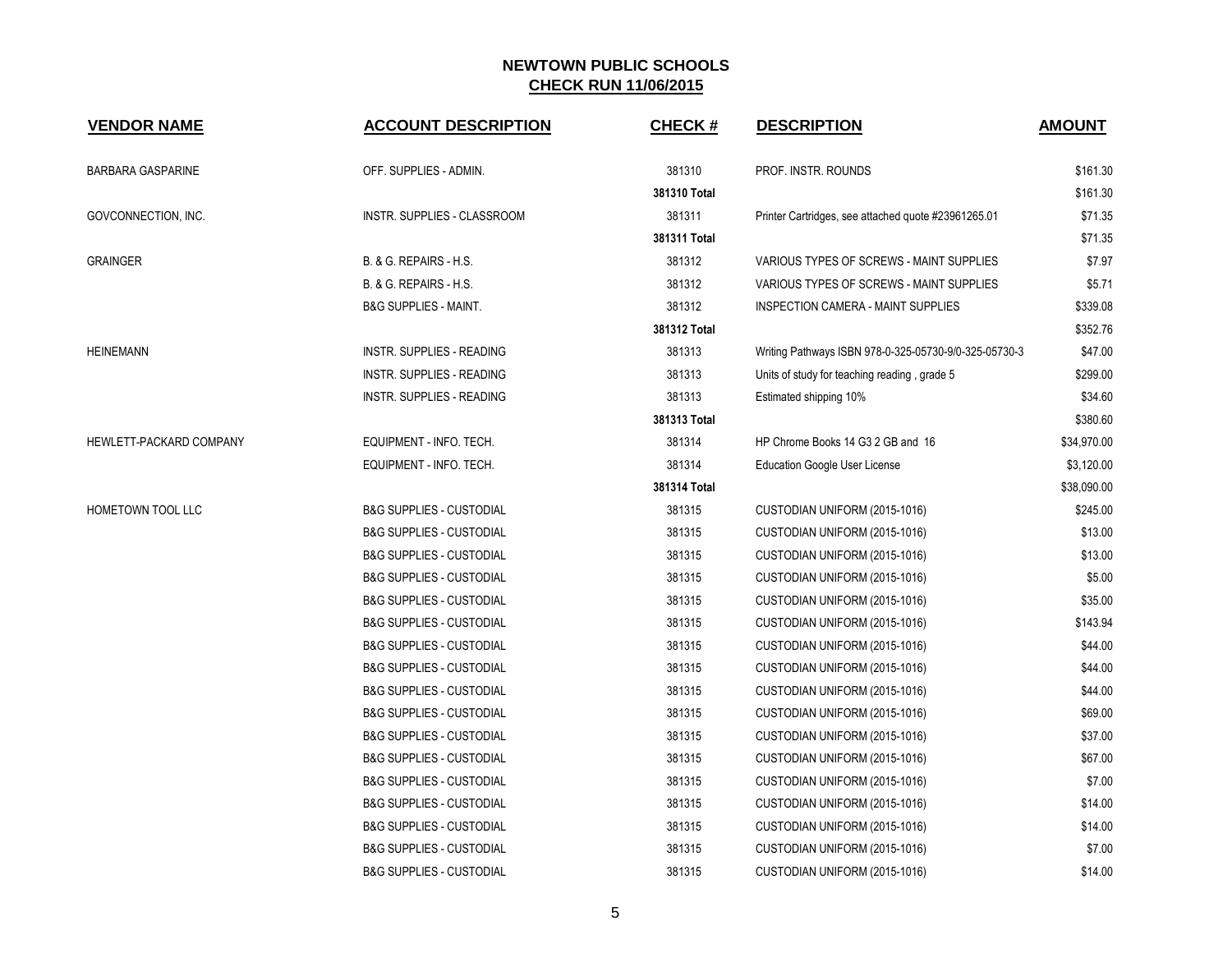| <b>VENDOR NAME</b>              | <b>ACCOUNT DESCRIPTION</b>          | <b>CHECK#</b> | <b>DESCRIPTION</b>                       | <b>AMOUNT</b> |
|---------------------------------|-------------------------------------|---------------|------------------------------------------|---------------|
| HOMETOWN TOOL LLC               | <b>B&amp;G SUPPLIES - CUSTODIAL</b> | 381315        | CUSTODIAN UNIFORM (2015-1016)            | \$7.00        |
|                                 | <b>B&amp;G SUPPLIES - CUSTODIAL</b> | 381315        | CUSTODIAN UNIFORM (2015-1016)            | \$7.00        |
|                                 | <b>B&amp;G SUPPLIES - CUSTODIAL</b> | 381315        | CUSTODIAN UNIFORM (2015-1016)            | \$7.00        |
|                                 | <b>B&amp;G SUPPLIES - CUSTODIAL</b> | 381315        | CUSTODIAN UNIFORM (2015-1016)            | \$14.00       |
|                                 | <b>B&amp;G SUPPLIES - CUSTODIAL</b> | 381315        | CUSTODIAN UNIFORM (2015-1016)            | \$14.00       |
|                                 | <b>B&amp;G SUPPLIES - CUSTODIAL</b> | 381315        | CUSTODIAN UNIFORM (2015-1016)            | \$7.00        |
|                                 | <b>B&amp;G SUPPLIES - CUSTODIAL</b> | 381315        | CUSTODIAN UNIFORM (2015-1016)            | \$21.00       |
|                                 | <b>B&amp;G SUPPLIES - CUSTODIAL</b> | 381315        | CUSTODIAN UNIFORM (2015-1016)            | \$7.00        |
|                                 | <b>B&amp;G SUPPLIES - CUSTODIAL</b> | 381315        | CUSTODIAN UNIFORM (2015-1016)            | \$14.00       |
|                                 |                                     | 381315 Total  |                                          | \$913.94      |
| HUGH'S MECHANICAL EQUIPMENT LLC | PROF. SERV. - B. & G.               | 381316        | UNDERGROUND TANK INSPECTIONS             | \$1,350.00    |
|                                 | PROF. SERV. - B. & G.               | 381316        | UNDERGROUND TANK INSPECTIONS             | \$300.00      |
|                                 |                                     | 381316 Total  |                                          | \$1,650.00    |
| KIDS LANGUAGE CENTER            | CONTRACTED SERV. - SP/HEAR.         | 381317        | CONTRACTED SERV. - SP/HEAR.              | \$950.00      |
|                                 |                                     | 381317 Total  |                                          | \$950.00      |
| CARLA LARRACUENTE               | STAFF TRAVEL - PUPIL SERV.          | 381318        | TRAVEL OCT 2015                          | \$27.03       |
|                                 |                                     | 381318 Total  |                                          | \$27.03       |
| LIPIN/DIETZ ASSOCIATES INC.     | MEDICAL SUPPLIES - NONPUBLIC        | 381319        | Annual Audiometer Calibration            | \$70.00       |
|                                 | REPAIRS - ELEM.                     | 381319        | Annual audiometer calibration -5 schools | \$350.00      |
|                                 |                                     | 381319 Total  |                                          | \$420.00      |
| DR. ANA PAULA MACHADO           | MEDICAL ADVISOR - HEALTH ADMIN      | 381320        | MEDICAL DIRECTOR NOV 2015                | \$1,000.00    |
|                                 |                                     | 381320 Total  |                                          | \$1,000.00    |
| W.B. MASON., INC.               | OFF. SUPPLIES - BUS. SERV.          | 381321        | <b>SUPPLIES 2015/16</b>                  | \$65.90       |
|                                 | OFF. SUPPLIES - BUS. SERV.          | 381321        | INK CARTRIDGES 2015/16                   | \$85.99       |
|                                 | OFF. SUPPLIES - BUS. SERV.          | 381321        | <b>SUPPLIES 2015/16</b>                  | \$13.98       |
|                                 | OFF. SUPPLIES - BUS. SERV.          | 381321        | <b>SUPPLIES 2015/16</b>                  | \$6.33        |
|                                 | OFF. SUPPLIES - BUS. SERV.          | 381321        | <b>SUPPLIES 2015/16</b>                  | \$35.18       |
|                                 | OFF. SUPPLIES - BUS. SERV.          | 381321        | <b>SUPPLIES 2015/16</b>                  | (\$35.18)     |
|                                 | OFF. SUPPLIES - BUS. SERV.          | 381321        | <b>SUPPLIES 2015/16</b>                  | \$26.99       |
|                                 | OFF. SUPPLIES - BUS. SERV.          | 381321        | COFFEE 2015/16                           | \$35.96       |
|                                 | OFF. SUPPLIES - BUS. SERV.          | 381321        | <b>SUPPLIES 2015/16</b>                  | \$44.56       |
|                                 | INSTR. SUPPLIES - WORLD LANG.       | 381321        | SEE CART - WORLD. LANG.                  | \$8.00        |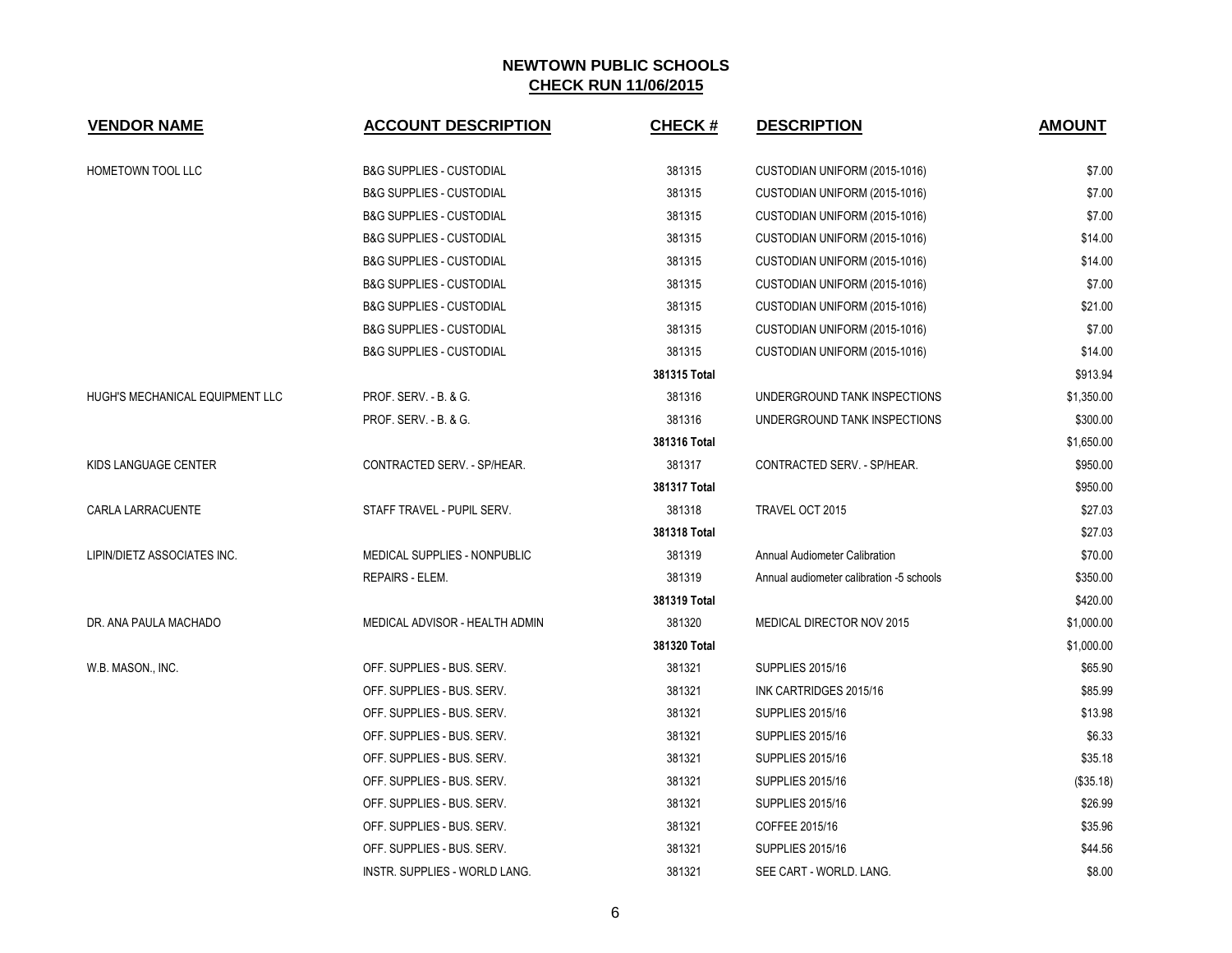| <b>VENDOR NAME</b>                  | <b>ACCOUNT DESCRIPTION</b>       | <b>CHECK#</b> | <b>DESCRIPTION</b>                                 | <b>AMOUNT</b> |
|-------------------------------------|----------------------------------|---------------|----------------------------------------------------|---------------|
| W.B. MASON., INC.                   | INSTR. SUPPLIES - SOC. STUDIES   | 381321        | SEE CART - SOC. STUD.                              | \$619.20      |
|                                     | INSTR. SUPPLIES - SP. ED. H.S.   | 381321        | FILE POCKETS KLF-15242                             | \$164.95      |
|                                     | INSTR. SUPPLIES - SOC. STUDIES   | 381321        | SEE CART - DIETTER                                 | \$21.55       |
|                                     | INSTR. SUPPLIES - SP. ED. PREK-8 | 381321        | CARTRIDGES, WATER                                  | \$9.99        |
|                                     | INSTR. SUPPLIES - SP. ED. PREK-8 | 381321        | CARTRIDGES, WATER                                  | (\$9.99)      |
|                                     |                                  | 381321 Total  |                                                    | \$1,093.41    |
| MATHEMATICAL OLYMPIADS              | MEMBERSHIPS - CLASSROOM          | 381322        | Renewal                                            | \$129.00      |
|                                     |                                  | 381322 Total  |                                                    | \$129.00      |
| <b>MATT MEMOLI</b>                  | STAFF TRAVEL - P.E.              | 381323        | TRAVEL OCT 2015                                    | \$75.56       |
|                                     |                                  | 381323 Total  |                                                    | \$75.56       |
| MOBILE MINI, INC.                   | <b>EQUIP RENTAL - B&amp;G</b>    | 381324        | STORAGE CONTAINER RENTAL E726 - 2015-2016          | \$75.00       |
|                                     |                                  | 381324 Total  |                                                    | \$75.00       |
| MUSIC & ARTS CENTER, INC.           | <b>REPAIRS - MUSIC</b>           | 381325        | For repairs throughout the school year.            | \$110.50      |
|                                     |                                  | 381325 Total  |                                                    | \$110.50      |
| <b>NASCO</b>                        | <b>INSTR. SUPPLIES - SCIENCE</b> | 381326        | Model Bridge, Balsa, Item SB23609M                 | \$297.30      |
|                                     | <b>INSTR. SUPPLIES - SCIENCE</b> | 381326        | Latex free Econo blue Nitrile gloves, Item C20031M | \$178.60      |
|                                     | <b>INSTR. SUPPLIES - SCIENCE</b> | 381326        | Latex free Econo blue Nitrile gloves, LARGE        | \$44.65       |
|                                     |                                  | 381326 Total  |                                                    | \$520.55      |
| NATIONAL ASSOC. FOR MUSIC EDUCATION | MEMBERSHIPS - MUSIC              | 381327        | Memberships                                        | \$128.00      |
|                                     | MEMBERSHIPS - MUSIC              | 381327        | Memberships                                        | \$128.00      |
|                                     | MEMBERSHIPS - MUSIC              | 381327        | Memberships                                        | \$128.00      |
|                                     | MEMBERSHIPS - MUSIC              | 381327        | Memberships                                        | \$128.00      |
|                                     | MEMBERSHIPS - MUSIC              | 381327        | Memberships                                        | \$128.00      |
|                                     |                                  | 381327 Total  |                                                    | \$640.00      |
|                                     | MEMBERSHIPS - MUSIC              | 381328        | MEMBERSHIP FEE 2015-2016                           | \$128.00      |
|                                     |                                  | 381328 Total  |                                                    | \$128.00      |
| NATIONAL MINORITY UPDATE            | ADVERTISING - SUPER.             | 381329        | ADVERTISING SPACE                                  | \$295.00      |
|                                     |                                  | 381329 Total  |                                                    | \$295.00      |
| <b>NCS PEARSON INC.</b>             | <b>INSTR. SUPPLIES - GIFTED</b>  | 381330        | OLSAT8 FM5 LVL D DFA                               | \$24.97       |
|                                     |                                  | 381330 Total  |                                                    | \$24.97       |
| NEW ENGLAND ASSOCIATION OF          | MEMBERSHIPS - ADMIN.             | 381331        | NEASC EVALUATION FEE                               | \$4,265.00    |
|                                     |                                  | 381331 Total  |                                                    | \$4,265.00    |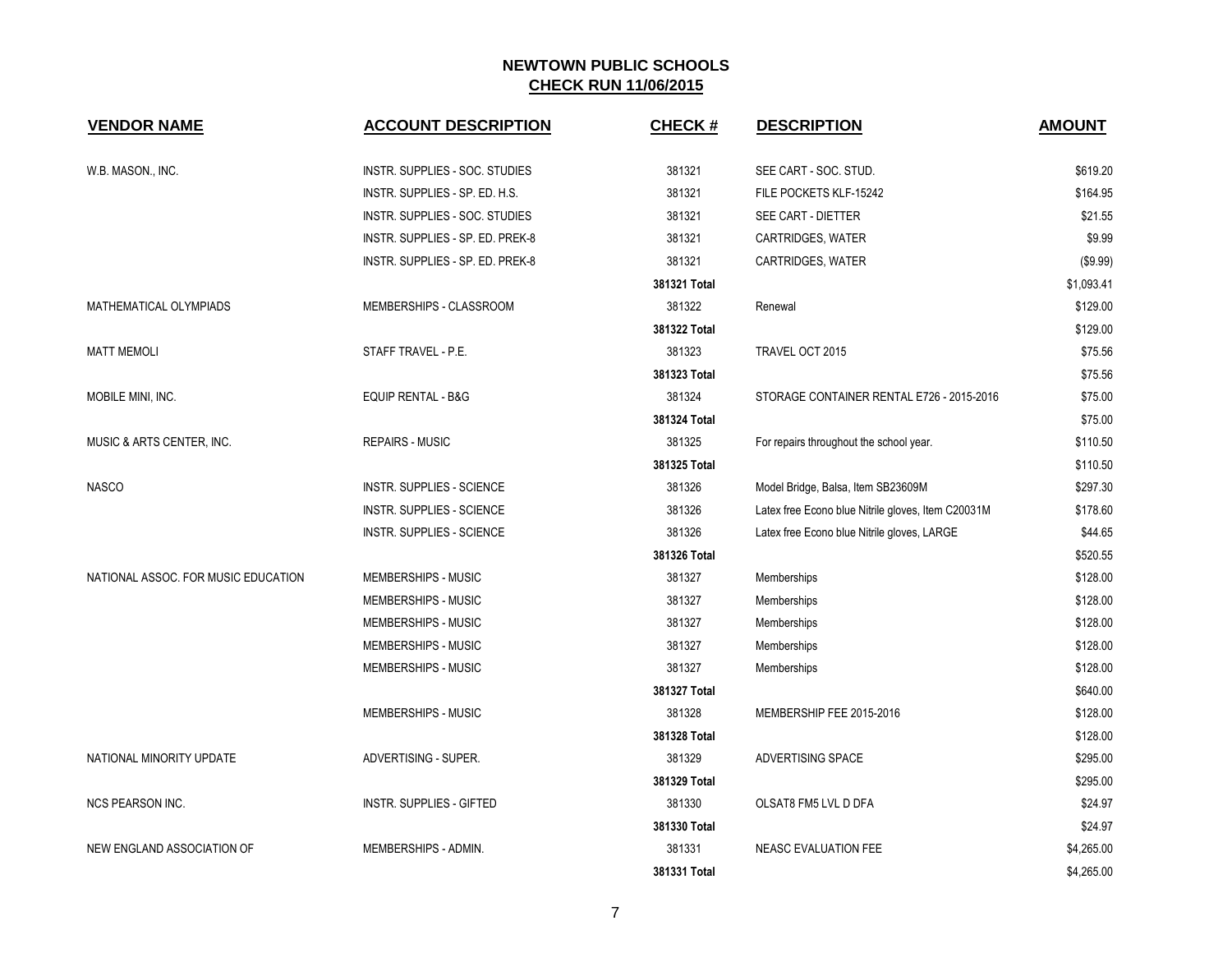| <b>VENDOR NAME</b>           | <b>ACCOUNT DESCRIPTION</b>      | <b>CHECK#</b> | <b>DESCRIPTION</b>                                 | <b>AMOUNT</b> |
|------------------------------|---------------------------------|---------------|----------------------------------------------------|---------------|
| NEWTOWN BOARD OF EDUCATION   | MEDICAL INS. PREMIUMS           | 381332        | <b>LONG TERM DISABILITY</b>                        | \$2,079.56    |
|                              | <b>ADMINISTRATION FEES</b>      | 381332        | COBRA FEE NOV 2015                                 | \$300.00      |
|                              | <b>ADMINISTRATION FEES</b>      | 381332        | RETIREE ADM FEE OCT 2015                           | \$240.00      |
|                              | LIFE INSURANCE                  | 381332        | AD&D PREMIUM                                       | \$1,194.35    |
| NEWTOWN BOARD OF EDUCATION   | LIFE INSURANCE                  | 381332        | LIFE PREMIUM                                       | \$5,971.76    |
|                              |                                 | 381332 Total  |                                                    | \$9,785.67    |
| NEWTOWN HIGH SCHOOL          | INSTR. SUPPLIES - T.A.P./FLEX   | 381333        | T-SHIRTS- FOR SPIRIT WEEK                          | \$120.00      |
|                              |                                 | 381333 Total  |                                                    | \$120.00      |
| NEWTOWN MIDDLE SCHOOL        | OFF. SUPPLIES - ADMIN.          | 381334        | For Prof Development Refreshments for Election Day | \$978.30      |
|                              |                                 | 381334 Total  |                                                    | \$978.30      |
| ON-SITE SHREDDING            | INSTR. SUPPLIES - CLASSROOM     | 381335        | SHREDDING SERVE 2015/16                            | \$30.00       |
|                              | REPAIRS - CLASSROOM             | 381335        | Shredding Services 2015/16                         | \$35.00       |
|                              |                                 | 381335 Total  |                                                    | \$65.00       |
| ORIENTAL TRADING CO          | INSTR. SUPPLIES - SCIENCE       | 381336        | <b>SEE CART</b>                                    | \$30.00       |
|                              | INSTR. SUPPLIES - SOC. STUDIES  | 381336        |                                                    | \$29.93       |
|                              | INSTR. SUPPLIES - CLASSROOM     | 381336        | Veterans Day-patriotic fringe garland, IN-35/305   | \$23.98       |
|                              | INSTR. SUPPLIES - CLASSROOM     | 381336        | Patriotic flag centerpc                            | \$13.50       |
|                              | INSTR. SUPPLIES - CLASSROOM     | 381336        | shipping/handling                                  | \$9.99        |
|                              |                                 | 381336 Total  |                                                    | \$107.40      |
| OTIS ELEVATOR COMPANY        | <b>B&amp;G CONTRACTED SERV.</b> | 381337        | ELEVATOR SVC CONTRACT 2015-2016                    | \$274.01      |
|                              | <b>B&amp;G CONTRACTED SERV.</b> | 381337        | ELEVATOR SVC CONTRACT 2015-2016                    | \$841.14      |
|                              |                                 | 381337 Total  |                                                    | \$1,115.15    |
| <b>HEATHER PECK</b>          | INSTR. SUPPLIES - CLASSROOM     | 381338        | <b>PRINCIPALS FUND</b>                             | \$50.00       |
|                              |                                 | 381338 Total  |                                                    | \$50.00       |
| PERKINS SCHOOL FOR THE BLIND | TUITION - OUT-OF-DISTRICT       | 381339        | TUITION - OUT-OF-DISTRICT                          | \$23,402.82   |
|                              |                                 | 381339 Total  |                                                    | \$23,402.82   |
| PITSCO EDUCATION             | INSTR. SUPPLIES - TECH. ED      | 381340        | Electronic Balance, Item MG58759                   | \$260.00      |
|                              | INSTR. SUPPLIES - TECH. ED      | 381340        | MM1 Sterling Engine, Item MG58294                  | \$199.00      |
|                              | INSTR. SUPPLIES - TECH. ED      | 381340        | Sun Runner Solar Engine, Item MG51383              | \$285.00      |
|                              | INSTR. SUPPLIES - TECH. ED      | 381340        | Shipping                                           | \$52.08       |
|                              |                                 | 381340 Total  |                                                    | \$796.08      |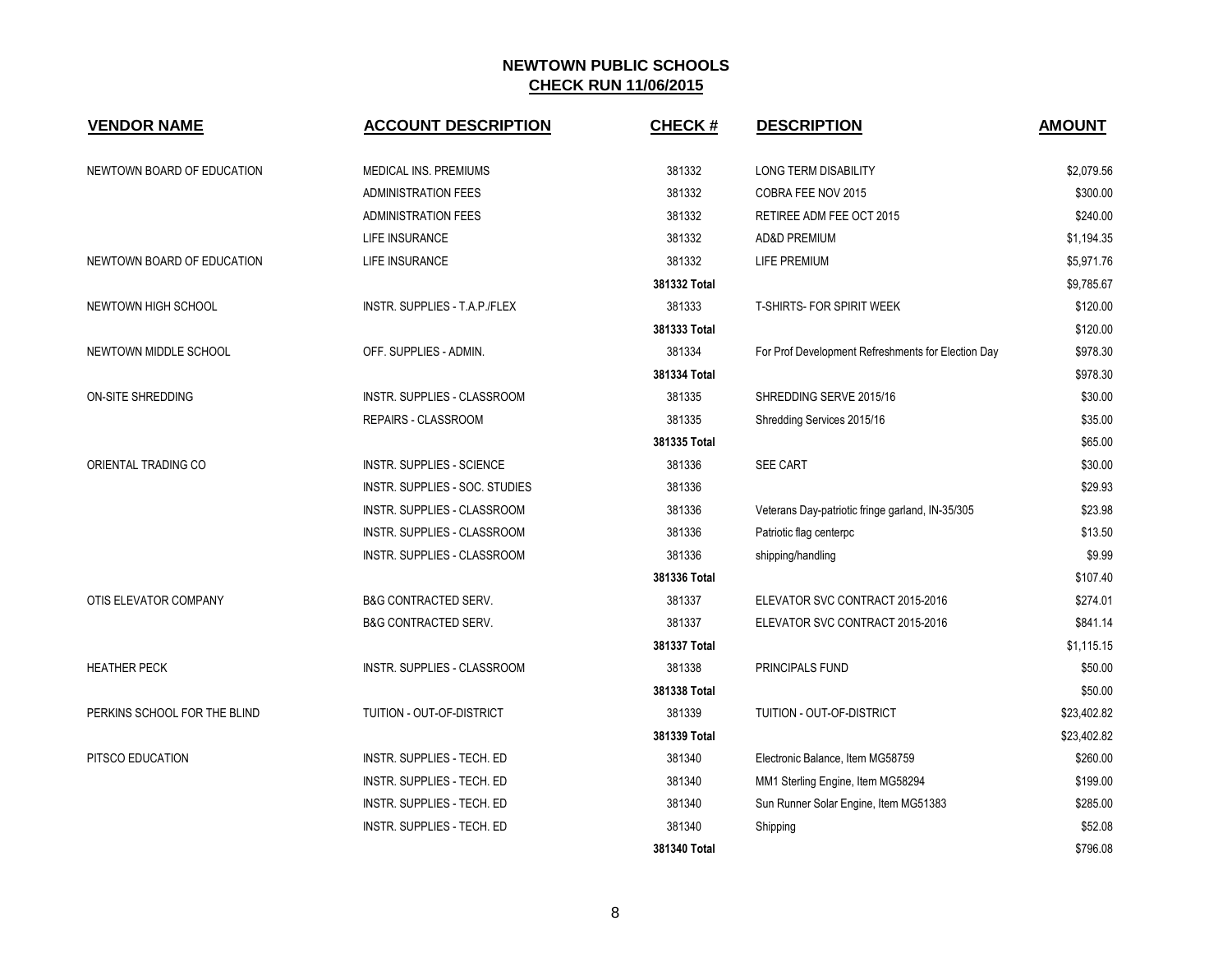| <b>VENDOR NAME</b>              | <b>ACCOUNT DESCRIPTION</b>         | <b>CHECK#</b> | <b>DESCRIPTION</b>                           | <b>AMOUNT</b> |
|---------------------------------|------------------------------------|---------------|----------------------------------------------|---------------|
| <b>TIFFANY PROSIO</b>           | CONTRACTED SERV. - GUIDANCE        | 381341        | SAT Proctoring - October 3, 2015 NO SHIPPING | \$80.00       |
|                                 |                                    | 381341 Total  |                                              | \$80.00       |
| <b>MARK PURCELL</b>             | STAFF TRAIN. - B&G ADMIN.          | 381342        | CODE BOOKS                                   | \$128.25      |
|                                 | STAFF TRAIN. - B&G ADMIN.          | 381342        | <b>TEXTBOOKS</b>                             | \$86.00       |
|                                 |                                    | 381342 Total  |                                              | \$214.25      |
| PYRAMID EDUCATIONAL CONSULTANTS | INSTR. SUPPLIES - SP. ED. PREK-8   | 381343        | MINI INSERT PAGE FOR PECS                    | \$16.00       |
|                                 | INSTR. SUPPLIES - SP. ED. PREK-8   | 381343        | SMALL PECS COMMUNICATION BOOK                | \$136.00      |
|                                 | INSTR. SUPPLIES - SP. ED. PREK-8   | 381343        | <b>SHIPPING</b>                              | \$15.20       |
|                                 |                                    | 381343 Total  |                                              | \$167.20      |
| JENNIFER RADACHOWSKY            | STAFF TRAVEL - PUPIL SERV.         | 381344        | TRAVEL OCT 2015                              | \$11.50       |
|                                 | STAFF TRAVEL - PUPIL SERV.         | 381344        | TRAVEL OCT 2015                              | \$6.33        |
|                                 | STAFF TRAVEL - PUPIL SERV.         | 381344        | TRAVEL OCT 2015                              | \$26.74       |
|                                 | STAFF TRAVEL - PUPIL SERV.         | 381344        | TRAVEL OCT 2015                              | \$27.89       |
|                                 |                                    | 381344 Total  |                                              | \$72.46       |
| ELIZABETH T. RICKEY             | <b>TUTORS - HOMEBOUND</b>          | 381345        | TUTORS - HOMEBOUND                           | \$800.00      |
|                                 |                                    | 381345 Total  |                                              | \$800.00      |
| SAGE PUBLICATIONS INC.          | <b>SUPPLIES - LIBRARY</b>          | 381346        | CQ Researcher online database for 2014-2015  | \$793.00      |
|                                 |                                    | 381346 Total  |                                              | \$793.00      |
| <b>LISA SAPIENZA</b>            | CONTRACTED SERV. - GUIDANCE        | 381347        | SAT Proctor - October 3, 2015 NO SHIPPING    | \$80.00       |
|                                 |                                    | 381347 Total  |                                              | \$80.00       |
| SCHOOL HEALTH CORPORATION       | MEDICAL SUPPLIES - ELEM.           | 381348        | #AP34384- Callergy Clear-(SH, HW, HS, MG)    | \$13.92       |
|                                 | MEDICAL SUPPLIES - ELEM.           | 381348        | #AP43026 - vaseline tube- (Hawley)           | \$2.42        |
|                                 | MEDICAL SUPPLIES - ELEM.           | 381348        | # AP49251 -Alcohol Prep pads (MG)            | \$3.52        |
|                                 | MEDICAL SUPPLIES - H.S.            | 381348        | AP-44336- One Touch Test Strips- (HS)        | \$97.10       |
|                                 |                                    | 381348 Total  |                                              | \$116.96      |
| <b>SCHOOL SPECIALTY</b>         | INSTR. SUPPLIES - CLASSROOM        | 381349        | Scotch Magic Tape #9-1369041-030             | (\$439.00)    |
|                                 | INSTR. SUPPLIES - CLASSROOM        | 381349        | Expo Scents Dry Erse # 9-0690000-030         | \$102.75      |
|                                 | INSTR. SUPPLIES - CLASSROOM        | 381349        | Expo White Board Cleaner # 9-059634-030      | \$40.56       |
|                                 | INSTR. SUPPLIES - CLASSROOM        | 381349        | Dry Erase Boards # 9-1325120-30              | \$71.40       |
|                                 | INSTR. SUPPLIES - CLASSROOM        | 381349        | Scotch Magic Tape # 9-1369041-030            | \$439.00      |
|                                 | INSTR. SUPPLIES - CLASSROOM        | 381349        | highland masking tape #9-040590-03           | \$18.80       |
|                                 | <b>INSTR. SUPPLIES - CLASSROOM</b> | 381349        | Highland Masking Tape # 9-040596-030         | \$46.75       |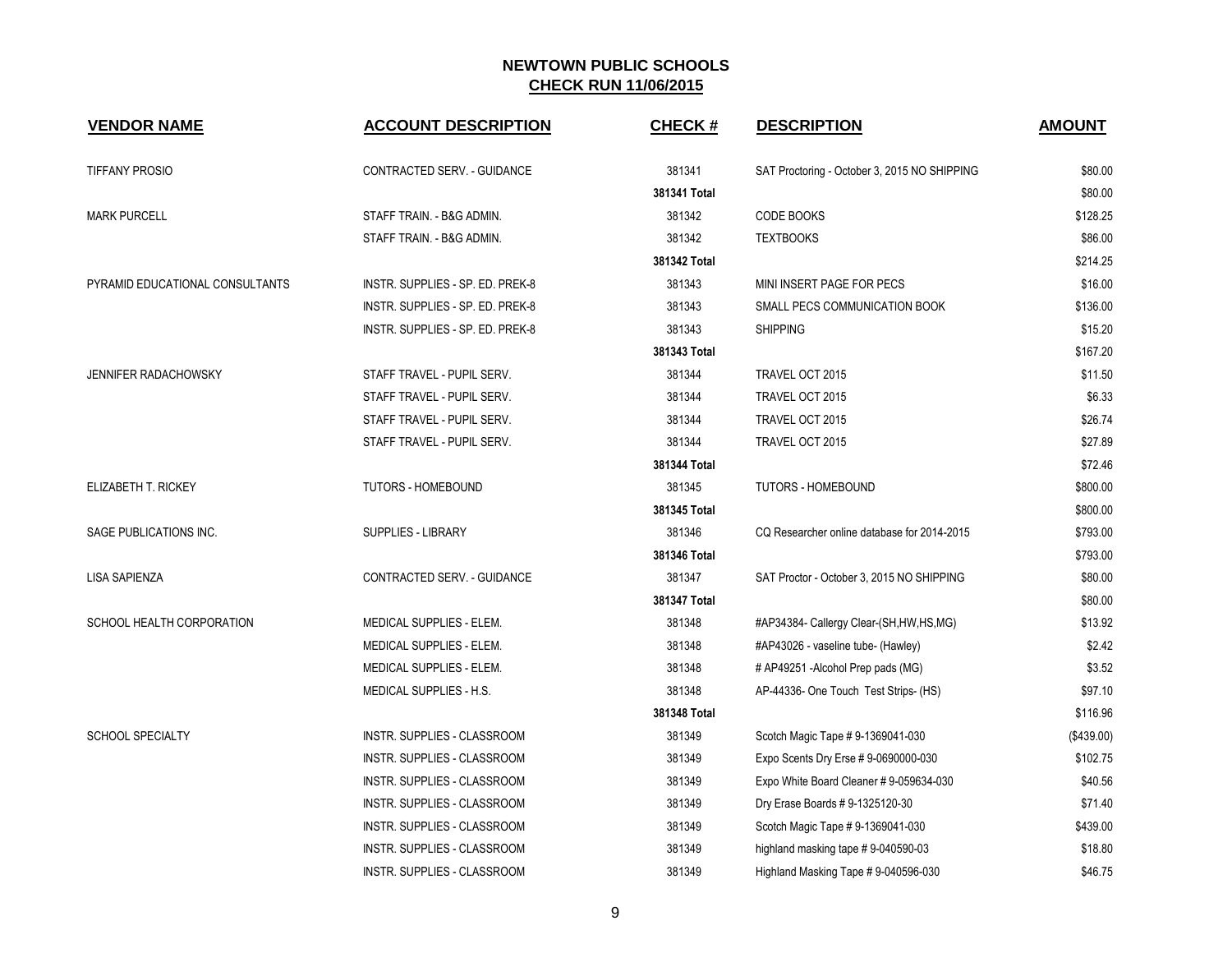| <b>VENDOR NAME</b>                  | <b>ACCOUNT DESCRIPTION</b>            | <b>CHECK#</b> | <b>DESCRIPTION</b>                                  | <b>AMOUNT</b> |
|-------------------------------------|---------------------------------------|---------------|-----------------------------------------------------|---------------|
| <b>SCHOOL SPECIALTY</b>             | INSTR. SUPPLIES - CLASSROOM           | 381349        | Velcro #9-035462-030                                | \$35.96       |
|                                     | INSTR. SUPPLIES - CLASSROOM           | 381349        | ELMER'S Wash Glue sticks pk 30                      | \$74.40       |
|                                     | INSTR. SUPPLIES - CLASSROOM           | 381349        | Beg. Pencils #017673                                | \$22.90       |
|                                     | <b>INSTR. SUPPLIES - CLASSROOM</b>    | 381349        | Stapler #000003                                     | \$14.64       |
|                                     | INSTR. SUPPLIES - MATH                | 381349        | TI530 calculator for math students                  | \$280.80      |
|                                     | INSTR. SUPPLIES - CLASSROOM           | 381349        | Misc. classroom/veterans day supplies, see attached | \$50.12       |
|                                     |                                       | 381349 Total  |                                                     | \$759.08      |
| JEFFREY SCHUPP                      | <b>INSTR. SUPPLIES - SCIENCE</b>      | 381350        | <b>COSTCO SUPPLIES</b>                              | \$133.91      |
|                                     |                                       | 381350 Total  |                                                     | \$133.91      |
| <b>JODIE SEALS</b>                  | CONTRACTED SERV. - GUIDANCE           | 381351        | SAT Proctor - October 3, 2015                       | \$157.00      |
|                                     |                                       | 381351 Total  |                                                     | \$157.00      |
| SECURE ECO SHRED                    | OFF. SUPPLIES - ADMIN.                | 381352        | shredding contract - Account #113503                | \$35.00       |
|                                     |                                       | 381352 Total  |                                                     | \$35.00       |
| SOCIAL STUDIES SCHOOL SERVICE       | INSTR. SUPPLIES - SOC. STUDIES        | 381353        | Various books, maps, and CD s                       | \$115.89      |
|                                     | <b>INSTR. SUPPLIES - SOC. STUDIES</b> | 381353        | Shipping charge                                     | \$13.91       |
|                                     |                                       | 381353 Total  |                                                     | \$129.80      |
| THE SOUTHFIELD CENTER FOR PSY SERVE | CONTRACTED SERV. - SP/HEAR.           | 381354        | CONTRACTED SERV. - SP/HEAR.                         | \$400.00      |
|                                     |                                       | 381354 Total  |                                                     | \$400.00      |
| STAPLES CREDIT PLAN                 | <b>INSTR. SUPPLIES - SCIENCE</b>      | 381355        | 191190 PLASTIC YELLOW SHELF BIN                     | \$116.38      |
|                                     | <b>INSTR. SUPPLIES - SCIENCE</b>      | 381355        | 191335 PLASTIC BLUE SHELF BIN                       | \$109.29      |
|                                     | INSTR. SUPPLIES - CLASSROOM           | 381355        | item 1234729/model 2013285 - Great                  | \$25.88       |
|                                     | INSTR. SUPPLIES - CLASSROOM           | 381355        | item 809761/model DRK CB003202                      | \$4.49        |
|                                     | INSTR. SUPPLIES - CLASSROOM           | 381355        | item 122725/ model 23431                            | \$119.90      |
|                                     | INSTR. SUPPLIES - CLASSROOM           | 381355        | item 457843/model 972398                            | \$17.58       |
|                                     | INSTR. SUPPLIES - TECH. ED            | 381355        | Card Stock, White, 110 pound, Item 490887           | \$179.90      |
|                                     |                                       | 381355 Total  |                                                     | \$573.42      |
| <b>SUPPLYWORKS</b>                  | <b>B&amp;G SUPPLIES - MAINT.</b>      | 381356        | VB KITS / BONNET KITS - PLUMBING REPAIR             | \$203.80      |
|                                     |                                       | 381356 Total  |                                                     | \$203.80      |
| SWEETWATER SOUND INC.               | <b>INSTR. SUPPLIES - MUSIC</b>        | 381357        | KEYSTATION61- M-AUDIO 61 KEY USB MIDI               | \$310.00      |
|                                     | INSTR. SUPPLIES - MUSIC               | 381357        | ATHM20X-AUDIO-TECH. CLOSED STEREO                   | \$90.00       |
|                                     |                                       | 381357 Total  |                                                     | \$400.00      |